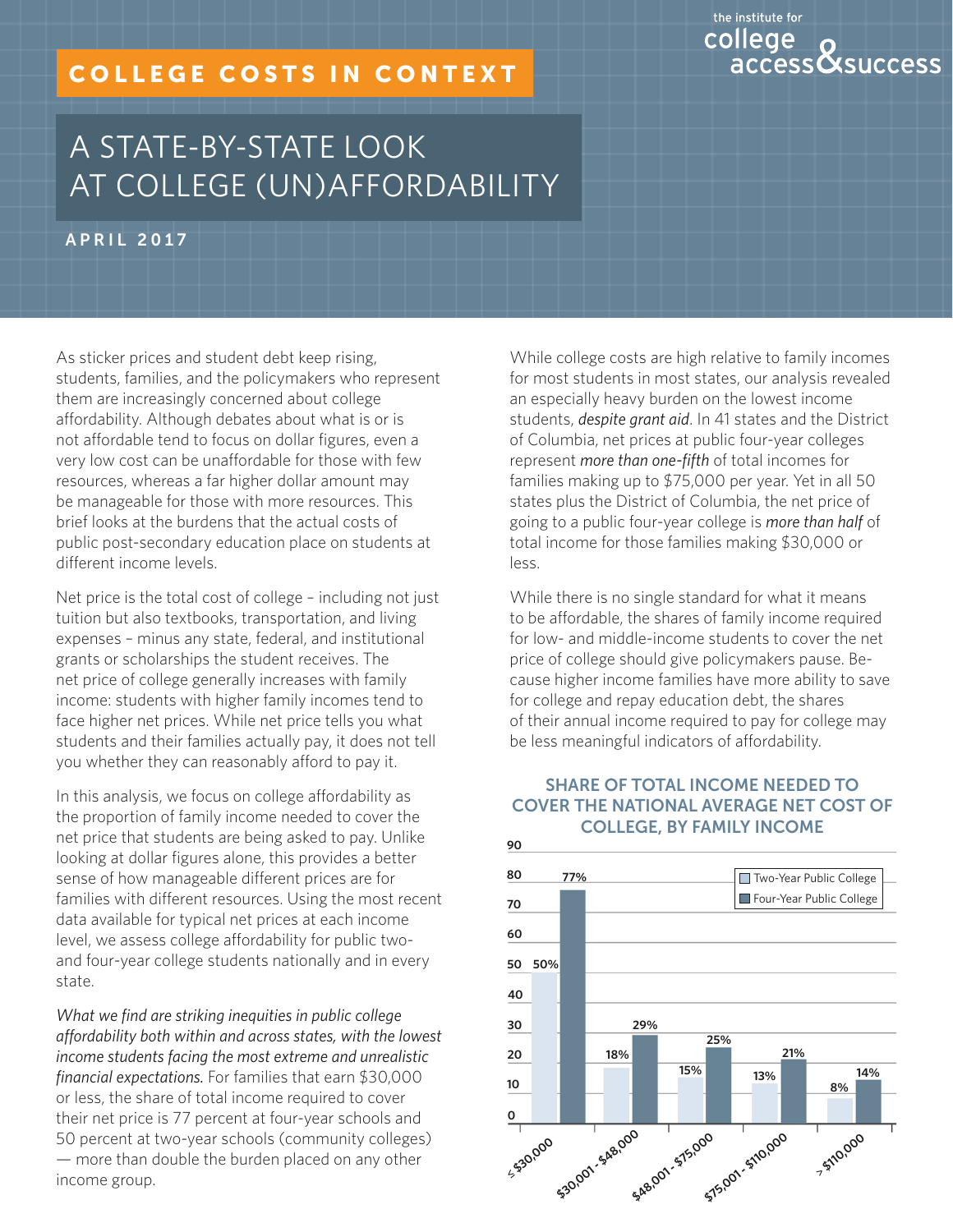As shown in the following tables, we measure the share of income in two ways, using families' *total income* and their *discretionary income*. Measuring costs as a share of discretionary income puts into even sharper focus the challenges low-income students face in paying for college. For students with family incomes of \$30,000 or less, minimal living expenses alone exceed available resources. With insufficient income to cover basic necessities, these families have *negative* discretionary income. Yet they are expected to dedicate thousands of dollars towards paying for college.

The inequitable burden of college costs on the lowest income students not only contributes to wide college enrollment and completion gaps by income, but also disproportionately affects underrepresented minority students. Among undergraduates, more than half of Latino students (52%), about three in five Native-American students (59%), and almost two-thirds of African-American students (64%) have family incomes under \$30,000.<sup>1</sup>

While the price of college keeps some students from enrolling at all, the figures in this analysis reflect the financial realities for full-time students at colleges throughout the country. For these students, the question then is not whether they will enroll but rather how they will cover the cost and whether they are able to stay enrolled through completion. The data presented here underscore the difficult choices many students must make to pay their way, including tradeoffs between working long hours while enrolled full time or using loans, including risky private loans, to fill the gap. In light of unmanageable costs, students may reduce their courseload to make more time to work, compromising their graduation prospects as a result.

#### **KEY FINDINGS**

#### **Low-income families face the highest cost burdens, needing to spend most of their income on public college costs.**

**•** On average, net prices for the lowest income students represent 77 percent of total family income for those enrolled at four-year colleges and 50 percent of family income for those enrolled at two-year colleges nationally. The equivalent shares of income for the highest income students, while far from trivial, are much lower: 14 percent for

#### **TABLE 1**

|               | <b>NATIONAL NET PRICES AND</b><br><b>SHARES OF INCOME NEEDED, 2014-15</b> |                       |                       |                       |                        |            |  |  |  |  |  |  |
|---------------|---------------------------------------------------------------------------|-----------------------|-----------------------|-----------------------|------------------------|------------|--|--|--|--|--|--|
|               | Family<br><b>Income Tier</b>                                              | $$0-$<br>\$30,000     | \$30,001-<br>\$48,000 | \$48,001-<br>\$75,000 | \$75,001-<br>\$110,000 | >\$110,000 |  |  |  |  |  |  |
|               | Median Total Income                                                       | \$12,034              | \$37,806              | \$59,734              | \$89,472               | \$143,573  |  |  |  |  |  |  |
|               | Median<br>Discretionary Income                                            | $-$5,201*$            | \$20,571              | \$42,499              | \$72,237               | \$126,338  |  |  |  |  |  |  |
|               | <b>Net Price</b>                                                          | \$9,310               | \$10,855              | \$14,717              | \$18,518               | \$20,729   |  |  |  |  |  |  |
|               | Share of Income                                                           |                       |                       |                       |                        |            |  |  |  |  |  |  |
| Public 4-year | Total                                                                     | 77%                   | 29%                   | 25%                   | 21%                    | 14%        |  |  |  |  |  |  |
|               | Discretionary                                                             | $-179\%$ <sup>*</sup> | 53%                   | 35%                   | 26%                    | 16%        |  |  |  |  |  |  |
|               | <b>Net Price</b>                                                          | \$6,057               | \$6,669               | \$8,936               | \$11,270               | \$11,755   |  |  |  |  |  |  |
| Public 2-year | Share of Income                                                           |                       |                       |                       |                        |            |  |  |  |  |  |  |
|               | Total                                                                     | 50%                   | 18%                   | 15%                   | 13%                    | 8%         |  |  |  |  |  |  |
|               | Discretionary                                                             | $-116\%$ <sup>*</sup> | 32%                   | 21%                   | 16%                    | 9%         |  |  |  |  |  |  |

\* Discretionary income, as well as the share of discretionary income needed to cover the cost of college for the lowest income families, is negative because basic living expenses alone exceed their available resources, leaving nothing to designate as "discretionary."

> four-year colleges and eight percent for two-year colleges.

**•** When considering only discretionary income – the income left after a conservatively estimated cost of covering basic needs – the reality of the burden placed on lower income families becomes even starker. Those with incomes up to \$30,000 have *no discretionary income* to put towards college costs, yet they are expected to pay on average \$6,057 per year to attend a two-year college and \$9,310 to attend a public four-year college. For students with family incomes between \$30,001 and \$48,000, two-year college costs require about a third (32%) of discretionary income, and four-year college costs require more than half (53%) of their discretionary income.

#### **College cost burdens vary substantially across states, but the lowest income families face the highest burden even in the most equitable states.**

- **•** In 15 states and the District of Columbia, the net price for low-income students attending fouryear colleges *exceeds* total family income. In New Hampshire, this is the case at both two-year and four-year colleges.
- **•** To pay the net price of going to a public, four-year college as an in-state student, the share of total income required from those with family incomes of \$30,000 or less ranges from a high of 146 percent

<sup>&</sup>lt;sup>1</sup> Calculations by TICAS on data from the U.S. Department of Education's National Postsecondary Student Aid Study, 2011-12 (NPSAS:12), and include undergraduates at all public institutions.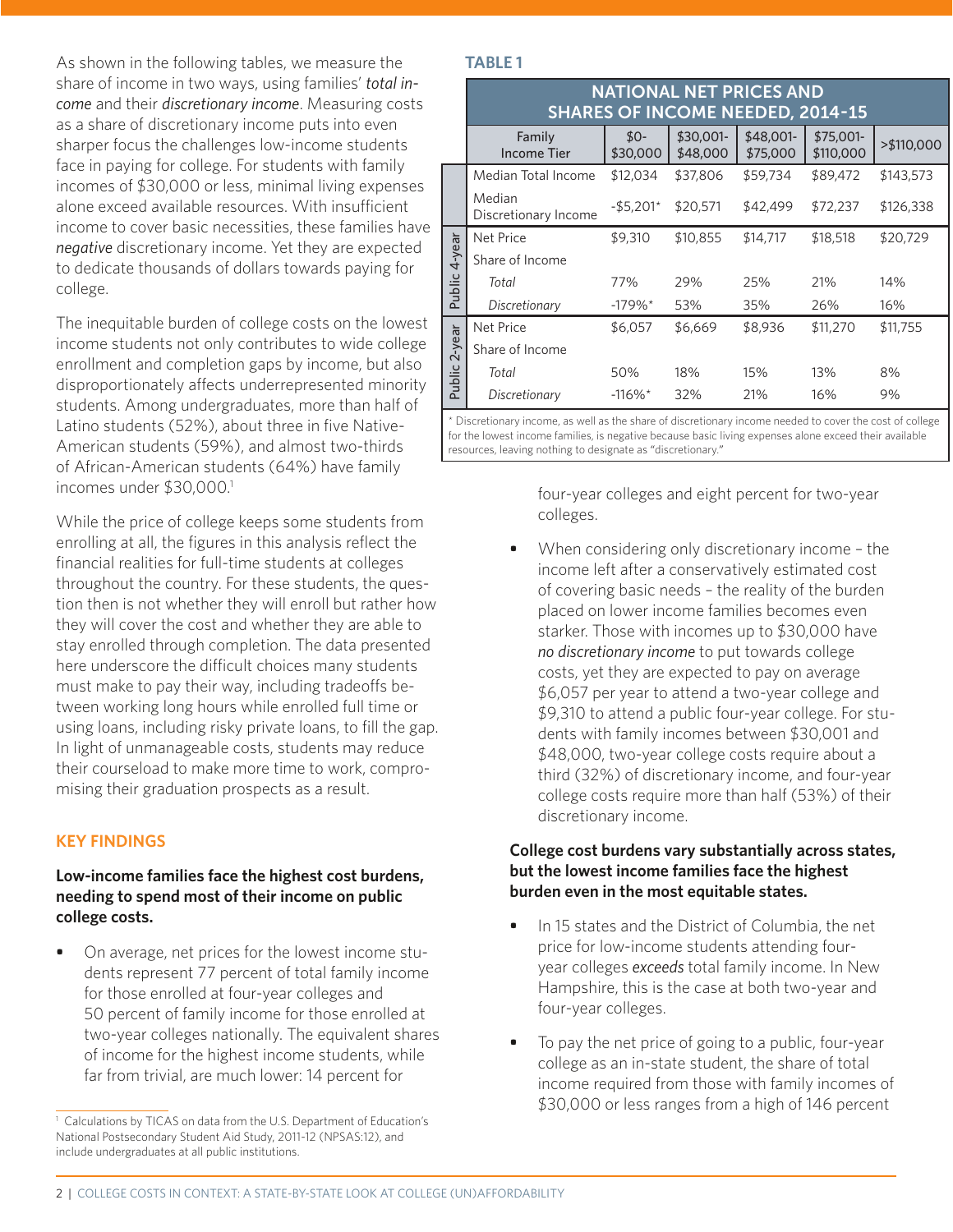in the District of Columbia to a low of 55 percent in California.

- **•** The net price of public two-year college for lowincome students ranges from a high of 120 percent of total income in New Hampshire to a low of 35 percent in Michigan.
- **•** The burden of four-year college costs is most equitable across income groups in California, Washington, and New York. Yet, for low-income students in these states, the required share of their income is at least 3.5 times higher than for their higher income peers. For example, in Washington, four-year college costs would require 66 percent of a low-income student's total family income compared to 16 percent for the highest income students.
- **•** The gap between shares of income that the lowest and highest income families must pay is widest in the District of Columbia, Mississippi, Idaho, and Utah, where low-income students must commit more than eight times the share of their income than the highest income students to cover the net price of four-year college.

### **Across the nation, low-income students would have to work too many hours per week to earn enough money to pay their net college prices.**

- **•** In nine states and the District of Columbia, the lowest income students would need to work more than 40 hours per week to cover the cost of public four-year college, effectively requiring full-time students to also work more than full-time. In New Hampshire, students at both two- and four-year colleges would need to work over 40 hours.
- **•** In all but one state (California), the lowest income students at public four-year colleges would have to work more than 20 hours per week at their state's minimum wage to earn enough to cover their net price, a work burden that research shows reduces students' odds of graduating. The same is true for the lowest income community college students in over half of all states (27 states plus the District of Columbia).
- **•** Our analysis indicates that no public college sector anywhere in the country would meet the affordability benchmark developed by the Lumina Foundation.<sup>2</sup> Lumina's framework for determining

what students and families can afford to pay for college suggests that low-income students (defined as those with incomes under 200% of the federal poverty threshold for a student's family size) should be able to cover the net price of college by working 10 hours per week.

# **BETTER DATA WOULD SHOW THE PROBLEMS ARE EVEN WORSE**

While the data in this analysis show clear patterns and disparities in college affordability, both within and across states, they substantially understate many students' net prices and affordability challenges.

Data on college costs and net prices are reported by colleges to the U.S. Department of Education, and the Department does not allow colleges to report total college costs for students living with family. Specifically, colleges are not able to report estimated food and housing costs for these students, even though a recent TICAS analysis showed that most colleges assume students living with family incur these costs.<sup>\*</sup> For many students, living at home is not free. For example, a 2015 survey found that three in four low- and moderate-income Wisconsin students living at home purchased food and 39 percent paid rent.\*\*

Net price is computed by subtracting grants and scholarships from students' total costs. The exclusion of room and board costs in the federal data for students living with family means that students' average total cost estimates are understated, as are the net prices once grant aid is subtracted. This issue affects net prices for community colleges more than other types of schools, because more than half (54%) of community college students represented in the net price data live with family. However, the problem is not limited to public, two-year schools: 22 percent of public four-year college students represented in the data live with family.

Adjusting the federal survey to allow colleges to report room and board estimates for students living at home would allow for more accurate analysis of the burden of college costs by state and sector.\*\*\*

<sup>&</sup>lt;sup>2</sup> Lumina Foundation. (2015). A benchmark for making college affordable: [The rule of 10. Retrieved from http://www.luminafoundation.org/files/re](https://www.luminafoundation.org/files/resources/affordability-benchmark-1.pdf)sources/affordability-benchmark-1.pdf.

<sup>\*</sup> TICAS, 2016, "Federal Cost Data for Students Living at Home Are Significantly Understated," http://ticas.org/blog/federal-cost-data-students-livi[ng-home-are-significantly-understated.](http://ticas.org/blog/federal-cost-data-students-living-home-are-significantly-understated) 

<sup>\*\*</sup> Sara Goldrick-Rab and Nancy Kendall, 2016, "The Real Price of College Completion Series: Part Two," https://tcfdotorg.atavist.com/the-real-price-of-college.

<sup>\*\*\*</sup> For an alternative approach to assessing affordability for specific institutions that avoids this data problem, see TICAS, 2017, *What College Costs for Low-Income Californians*[, http://www.ticas.org/sites/default/files/pub\\_files/what\\_col](http://www.ticas.org/sites/default/files/pub_files/what_college_costs_for_low-income_californians.pdf)lege\_costs\_for\_low-income\_californians.pdf.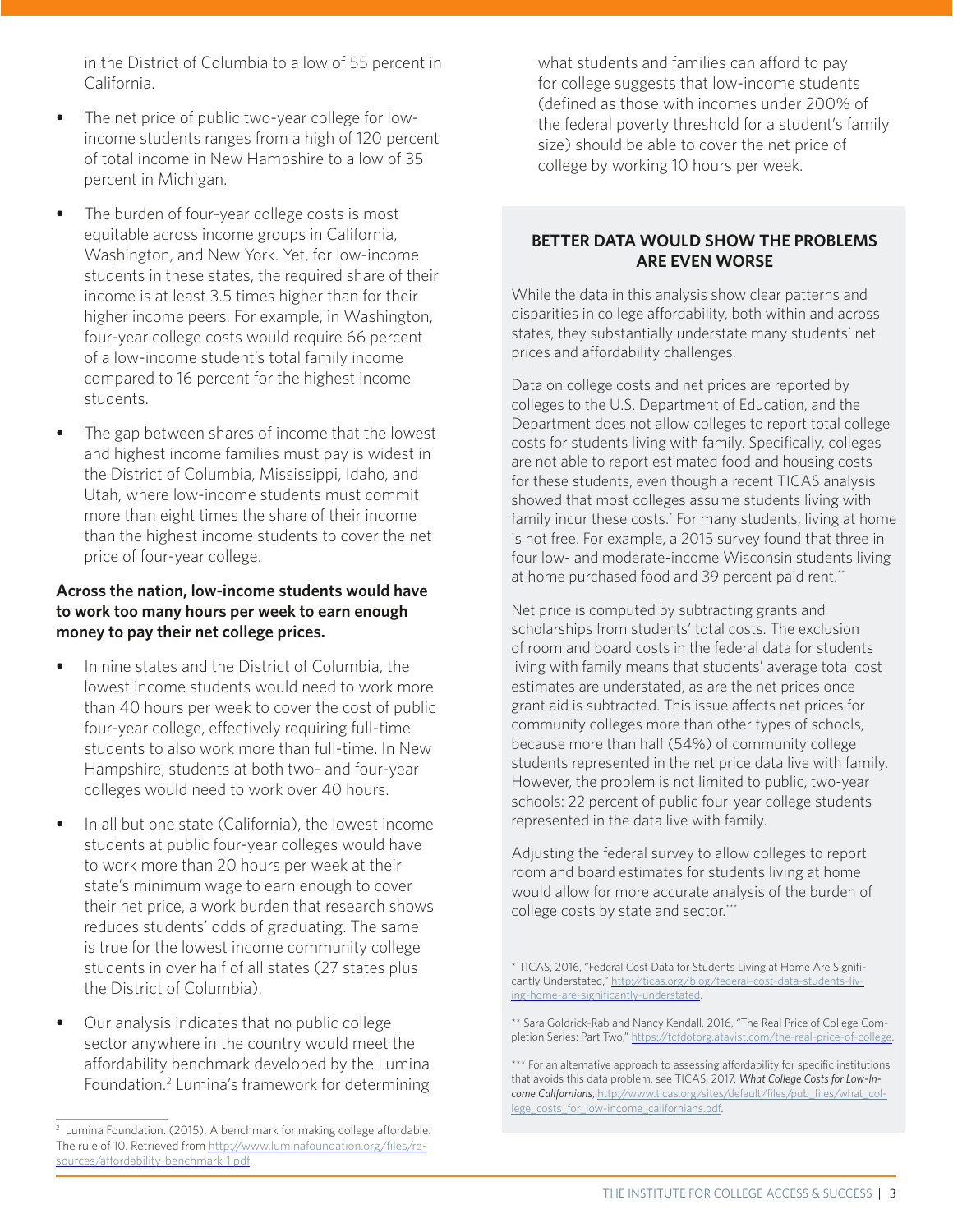#### **TABLE 2**

| SHARE OF TOTAL AND DISCRETIONARY INCOME REQUIRED<br>TO PAY NET PRICES BY INCOME, BY STATE, 2014-15 |                                |                   |                       |                       |                        |                          |                   |                       |                       |                        |            |
|----------------------------------------------------------------------------------------------------|--------------------------------|-------------------|-----------------------|-----------------------|------------------------|--------------------------|-------------------|-----------------------|-----------------------|------------------------|------------|
| Share of Discretionary Income Required to Pay Costs<br>Share of Total Income Required to Pay Costs |                                |                   |                       |                       |                        |                          |                   |                       |                       |                        |            |
| <b>STATE</b>                                                                                       | <b>PUBLIC</b><br><b>SECTOR</b> | $$0-$<br>\$30,000 | \$30,001-<br>\$48,000 | \$48,001-<br>\$75,000 | \$75,001-<br>\$110,000 | >\$110,000               | $$0-$<br>\$30,000 | \$30,001-<br>\$48,000 | \$48,001-<br>\$75,000 | \$75,001-<br>\$110,000 | >\$110,000 |
|                                                                                                    | 2-year                         | 47%               | 17%                   | 14%                   | 11%                    | 7%                       | $-109%$           | 32%                   | 20%                   | 14%                    | 8%         |
| Alabama                                                                                            | 4-year                         | 105%              | 39%                   | 30%                   | 22%                    | 15%                      | $-243%$           | 71%                   | 42%                   | 27%                    | 17%        |
|                                                                                                    | 2-year                         | 58%               | 20%                   |                       |                        | $\overline{\phantom{0}}$ | 74%               | 47%                   |                       |                        |            |
| Alaska                                                                                             | 4-year                         | 62%               | 22%                   | 17%                   | 14%                    | 9%                       | 79%               | 51%                   | 27%                   | 19%                    | 11%        |
| Arizona                                                                                            | 2-year                         | 49%               | 17%                   | 14%                   | 11%                    | 7%                       | $-113%$           | 32%                   | 20%                   | 14%                    | 8%         |
|                                                                                                    | 4-year                         | 82%               | 30%                   | 25%                   | 20%                    | 13%                      | $-190%$           | 55%                   | 35%                   | 24%                    | 15%        |
| Arkansas                                                                                           | 2-year                         | 50%               | 17%                   | 14%                   | 11%                    | 8%                       | $-116%$           | 31%                   | 20%                   | 14%                    | 9%         |
|                                                                                                    | 4-year                         | 80%               | 28%                   | 22%                   | 17%                    | 11%                      | $-186%$           | 52%                   | 30%                   | 21%                    | 13%        |
| California                                                                                         | 2-year                         | 45%               | 16%                   | 14%                   | 11%                    | 9%                       | $-105%$           | 29%                   | 19%                   | 14%                    | 10%        |
|                                                                                                    | 4-year                         | 55%               | 22%                   | 20%                   | 20%                    | 16%                      | $-128%$           | 40%                   | 29%                   | 25%                    | 18%        |
| Colorado                                                                                           | $2$ -year                      | 69%               | 23%                   | 19%                   | 15%                    | 10%                      | $-158%$           | 43%                   | 26%                   | 19%                    | 11%        |
|                                                                                                    | 4-year                         | 97%               | 34%                   | 28%                   | 22%                    | 16%                      | $-225%$           | 63%                   | 39%                   | 27%                    | 18%        |
| Connecticut                                                                                        | 2-year                         | 48%               | 16%                   | 11%                   | 10%                    | 7%                       | $-111%$           | 29%                   | 16%                   | 13%                    | 8%         |
|                                                                                                    | 4-year                         | 86%               | 32%                   | 25%                   | 21%                    | 15%                      | $-198%$           | 59%                   | 36%                   | 26%                    | 17%        |
| Delaware                                                                                           | $2$ -year                      | 55%               | 19%                   | 14%                   | 11%                    | 7%                       | $-128%$           | 35%                   | 20%                   | 14%                    | 8%         |
|                                                                                                    | $4$ -year                      | 112%              | 30%                   | 23%                   | 20%                    | 15%                      | $-260%$           | 54%                   | 33%                   | 25%                    | 17%        |
| District of<br>Columbia                                                                            | 4-year                         | 146%              | 48%                   | 33%                   | 26%                    | 15%                      | -338%             | 89%                   | 47%                   | 32%                    | 17%        |
| Florida                                                                                            | $2$ -year                      | 45%               | 14%                   | 13%                   | 11%                    | 7%                       | $-105%$           | 25%                   | 18%                   | 13%                    | 7%         |
|                                                                                                    | 4-year                         | 65%               | 24%                   | 20%                   | 17%                    | 12%                      | $-151%$           | 45%                   | 28%                   | 21%                    | 13%        |
| Georgia                                                                                            | 2-year                         | 38%               | 15%                   | 13%                   | 12%                    | 7%                       | $-89%$            | 28%                   | 18%                   | 14%                    | 8%         |
|                                                                                                    | 4-year                         | 85%               | 31%                   | 24%                   | 18%                    | 12%                      | $-196%$           | 56%                   | 33%                   | 22%                    | 13%        |
| Hawaii                                                                                             | 2-year                         | 39%               | 12%                   | 11%                   | 10%                    | 6%                       | $-59%$            | 26%                   | 16%                   | 13%                    | 7%         |
|                                                                                                    | 4-year                         | 63%               | 24%                   | 19%                   | 17%                    | 13%                      | $-97%$            | 50%                   | 29%                   | 22%                    | 15%        |
| Idaho                                                                                              | 2-year                         | 48%               | 15%                   | 13%                   | 11%                    | 7%                       | $-112%$           | 28%                   | 18%                   | 14%                    | 8%         |
|                                                                                                    | 4-year                         | 103%              | 35%                   | 26%                   | 20%                    | 12%                      | $-239%$           | 64%                   | 36%                   | 24%                    | 14%        |
| Illinois                                                                                           | 2-year                         | 53%               | 17%                   | 14%                   | 11%                    | 7%                       | $-123%$           | 31%                   | 20%                   | 14%                    | $8\%$      |
|                                                                                                    | 4-year                         | 103%              | 35%                   | 29%                   | 25%                    | 17%                      | $-238%$           | 65%                   | 41%                   | 31%                    | 19%        |
| Indiana                                                                                            | 2-year                         | 47%               | 17%                   | 16%                   | 13%                    | 8%                       | $-109%$           | 32%                   | 22%                   | 16%                    | 10%        |
|                                                                                                    | 4-year                         | 64%               | 24%                   | 23%                   | 20%                    | 14%                      | $-147%$           | 43%                   | 32%                   | 24%                    | 15%        |
| lowa                                                                                               | 2-year                         | 66%               | 22%                   | 18%                   | 14%                    | 9%                       | $-152%$           | 41%                   | 25%                   | 18%                    | 10%        |
|                                                                                                    | 4-year                         | 74%               | 28%                   | 23%                   | 18%                    | 12%                      | $-172%$           | 52%                   | 32%                   | 23%                    | 14%        |
| Kansas                                                                                             | 2-year                         | 56%               | 18%                   | 15%                   | 12%                    | 8%                       | $-129%$           | 33%                   | 21%                   | 15%                    | 9%         |
|                                                                                                    | 4-year                         | 107%              | 33%                   | 26%                   | 20%                    | 13%                      | $-248%$           | 61%                   | 36%                   | 25%                    | 15%        |
| Kentucky                                                                                           | 2-year                         | 44%               | 14%                   | 12%                   | 11%                    | 7%                       | $-101%$           | 26%                   | 17%                   | 13%                    | $8\%$      |
|                                                                                                    | 4-year                         | 82%               | 28%                   | 23%                   | 18%                    | 12%                      | $-190%$           | 51%                   | 33%                   | 23%                    | 14%        |
| Louisiana                                                                                          | 2-year                         | 65%               | 22%                   | 16%                   | 13%                    | 8%                       | $-150%$           | 41%                   | 23%                   | 16%                    | 9%         |
|                                                                                                    | 4-year                         | 67%               | 25%                   | 20%                   | 15%                    | 10%                      | $-155%$           | 46%                   | 27%                   | 19%                    | 11%        |
| Maine                                                                                              | 2-year                         | 68%               | 23%                   | 19%                   | 15%                    | 10%                      | $-157%$           | 43%                   | 27%                   | 19%                    | 11%        |
|                                                                                                    | 4-year                         | 94%               | 35%                   | 26%                   | 20%                    | 14%                      | $-218%$           | 64%                   | 37%                   | 25%                    | 16%        |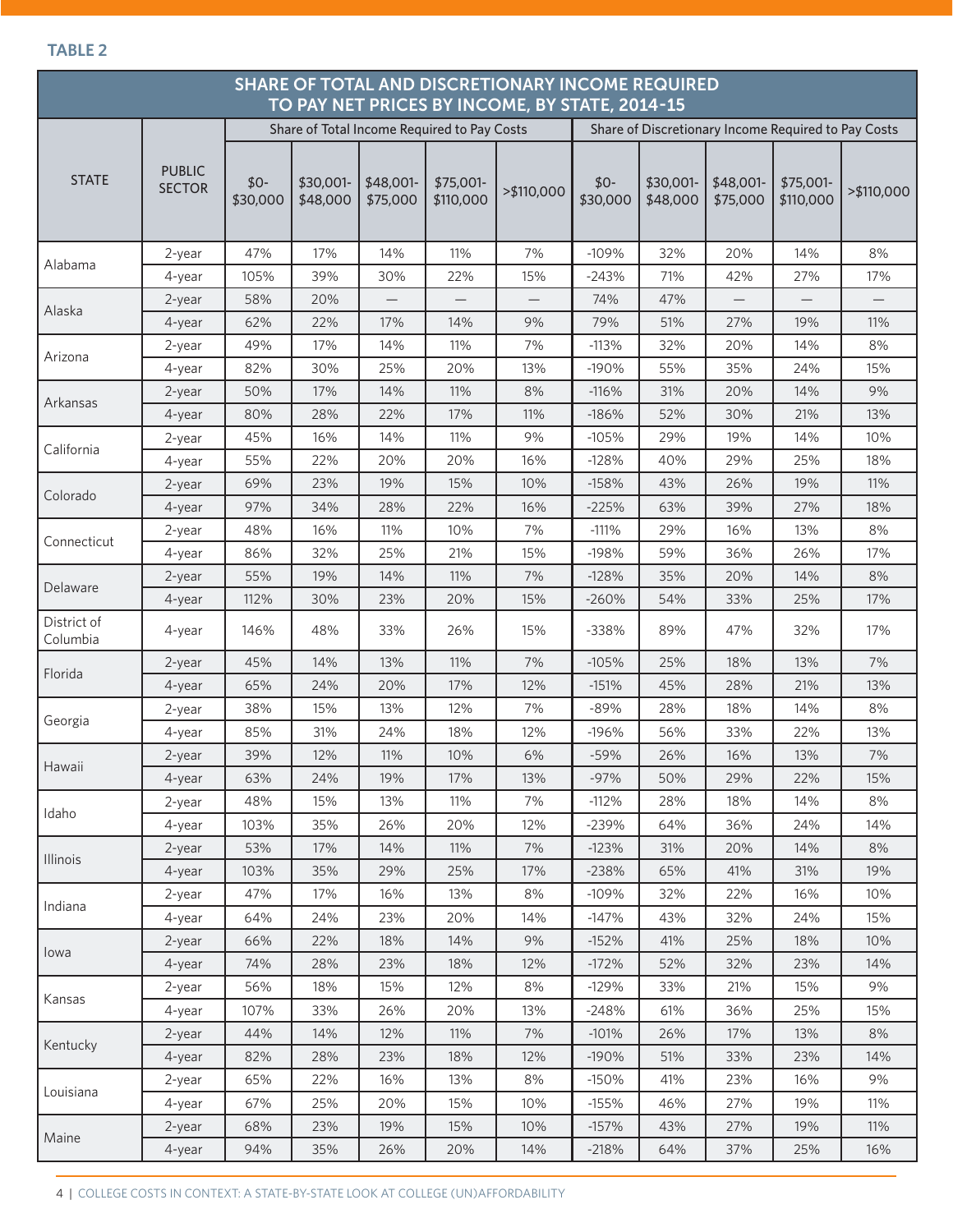#### **TABLE 2 (CONT.)**

| SHARE OF TOTAL AND DISCRETIONARY INCOME REQUIRED<br>TO PAY NET PRICES BY INCOME, BY STATE, 2014-15 |                                |                   |                       |                       |                        |            |                   |                       |                       |                                                     |            |
|----------------------------------------------------------------------------------------------------|--------------------------------|-------------------|-----------------------|-----------------------|------------------------|------------|-------------------|-----------------------|-----------------------|-----------------------------------------------------|------------|
| Share of Total Income Required to Pay Costs                                                        |                                |                   |                       |                       |                        |            |                   |                       |                       | Share of Discretionary Income Required to Pay Costs |            |
| <b>STATE</b>                                                                                       | <b>PUBLIC</b><br><b>SECTOR</b> | $$0-$<br>\$30,000 | \$30,001-<br>\$48,000 | \$48,001-<br>\$75,000 | \$75,001-<br>\$110,000 | >\$110,000 | $$0-$<br>\$30,000 | \$30,001-<br>\$48,000 | \$48,001-<br>\$75,000 | \$75,001-<br>\$110,000                              | >\$110,000 |
|                                                                                                    | 2-year                         | 58%               | 20%                   | 16%                   | 13%                    | 9%         | $-135%$           | 37%                   | 23%                   | 16%                                                 | 10%        |
| Maryland                                                                                           | 4-year                         | 91%               | 33%                   | 28%                   | 22%                    | 15%        | $-210%$           | 61%                   | 39%                   | 28%                                                 | 17%        |
| Massachusetts                                                                                      | $2$ -year                      | 55%               | 19%                   | 15%                   | 12%                    | 8%         | $-127%$           | 35%                   | 21%                   | 15%                                                 | 9%         |
|                                                                                                    | 4-year                         | 94%               | 33%                   | 27%                   | 22%                    | 15%        | $-217%$           | 61%                   | 38%                   | 27%                                                 | 17%        |
| Michigan                                                                                           | 2-year                         | 35%               | 12%                   | 12%                   | 10%                    | 7%         | $-81%$            | 23%                   | 17%                   | 13%                                                 | 8%         |
|                                                                                                    | 4-year                         | 79%               | 29%                   | 24%                   | 20%                    | 14%        | $-184%$           | 53%                   | 33%                   | 24%                                                 | 15%        |
| Minnesota                                                                                          | 2-year                         | 85%               | 28%                   | 21%                   | 17%                    | 11%        | $-197%$           | 51%                   | 29%                   | 21%                                                 | 12%        |
|                                                                                                    | 4-year                         | 80%               | 27%                   | 23%                   | 20%                    | 14%        | $-185%$           | 50%                   | 32%                   | 25%                                                 | 16%        |
| Mississippi                                                                                        | 2-year                         | 36%               | 13%                   | 11%                   | 9%                     | 6%         | $-84%$            | 24%                   | 15%                   | 11%                                                 | 6%         |
|                                                                                                    | 4-year                         | 102%              | 33%                   | 27%                   | 19%                    | 12%        | $-237%$           | 61%                   | 37%                   | 24%                                                 | 14%        |
| Missouri                                                                                           | $2$ -year                      | 52%               | 18%                   | 14%                   | 10%                    | 7%         | $-121%$           | 32%                   | 19%                   | 13%                                                 | 8%         |
|                                                                                                    | $4$ -year                      | 82%               | 29%                   | 23%                   | 18%                    | 12%        | $-191%$           | 53%                   | 32%                   | 23%                                                 | 14%        |
| Montana                                                                                            | 2-year                         | 67%               | 23%                   | 18%                   | 13%                    | 8%         | $-155%$           | 42%                   | 25%                   | 16%                                                 | 9%         |
|                                                                                                    | 4-year                         | 93%               | 32%                   | 25%                   | 19%                    | 12%        | $-215%$           | 59%                   | 35%                   | 23%                                                 | 13%        |
| Nebraska                                                                                           | $2$ -year                      | 51%               | 17%                   | 14%                   | 11%                    | 6%         | $-119%$           | 31%                   | 19%                   | 14%                                                 | 6%         |
|                                                                                                    | 4-year                         | 88%               | 30%                   | 24%                   | 19%                    | 13%        | $-204%$           | 56%                   | 33%                   | 24%                                                 | 15%        |
| Nevada                                                                                             | 2-year                         | 67%               | 24%                   | 18%                   | 14%                    | 9%         | $-154%$           | 44%                   | 25%                   | 18%                                                 | 10%        |
|                                                                                                    | 4-year                         | 74%               | 26%                   | 21%                   | 18%                    | 12%        | $-172%$           | 49%                   | 30%                   | 22%                                                 | 13%        |
| New                                                                                                | 2-year                         | 120%              | 49%                   | 31%                   | 21%                    | 13%        | $-278%$           | 90%                   | 44%                   | 26%                                                 | 15%        |
| Hampshire                                                                                          | 4-year                         | 131%              | 45%                   | 34%                   | 28%                    | 19%        | $-303%$           | 83%                   | 48%                   | 34%                                                 | 21%        |
| New Jersey                                                                                         | 2-year                         | 58%               | 19%                   | 16%                   | 13%                    | 8%         | $-133%$           | 35%                   | 22%                   | 16%                                                 | 9%         |
|                                                                                                    | 4-year                         | 107%              | 38%                   | 34%                   | 28%                    | 18%        | $-247%$           | 71%                   | 48%                   | 34%                                                 | 21%        |
| New Mexico                                                                                         | 2-year                         | 41%               | 15%                   | 12%                   | 11%                    | 7%         | $-95%$            | 27%                   | 17%                   | 13%                                                 | $8%$       |
|                                                                                                    | 4-year                         | 69%               | 22%                   | 18%                   | 15%                    | 10%        | $-160%$           | 41%                   | 25%                   | 18%                                                 | 12%        |
| New York                                                                                           | 2-year                         | 44%               | 17%                   | 16%                   | 13%                    | 8%         | $-102%$           | 32%                   | 23%                   | 16%                                                 | 9%         |
|                                                                                                    | 4-year                         | 61%               | 27%                   | 26%                   | 22%                    | 14%        | $-141%$           | 50%                   | 37%                   | 27%                                                 | 16%        |
| North Carolina                                                                                     | 2-year                         | 55%               | 19%                   | 13%                   | 12%                    | 8%         | $-128%$           | 35%                   | 19%                   | 15%                                                 | 9%         |
|                                                                                                    | 4-year                         | 62%               | 24%                   | 23%                   | 20%                    | 14%        | $-144%$           | 45%                   | 32%                   | 25%                                                 | 16%        |
| North Dakota                                                                                       | 2-year                         | 67%               | 24%                   | 20%                   | 14%                    | 9%         | $-154%$           | 45%                   | 27%                   | 18%                                                 | 11%        |
|                                                                                                    | 4-year                         | 73%               | 27%                   | 22%                   | 16%                    | 11%        | $-168%$           | 49%                   | 31%                   | 20%                                                 | 12%        |
| Ohio                                                                                               | 2-year                         | 49%               | 18%                   | 15%                   | 12%                    | 8%         | $-114%$           | 32%                   | 21%                   | 15%                                                 | 9%         |
|                                                                                                    | 4-year                         | 101%              | 37%                   | 28%                   | 22%                    | 15%        | $-234%$           | 67%                   | 40%                   | 27%                                                 | 17%        |
| Oklahoma                                                                                           | 2-year                         | 58%               | 18%                   | 15%                   | 12%                    | 8%         | $-134%$           | 33%                   | 21%                   | 15%                                                 | 9%         |
|                                                                                                    | 4-year                         | 72%               | 26%                   | 22%                   | 18%                    | 12%        | $-167%$           | 47%                   | 31%                   | 22%                                                 | 14%        |
| Oregon                                                                                             | 2-year                         | 64%               | 21%                   | 17%                   | 14%                    | 9%         | $-149%$           | 39%                   | 24%                   | 17%                                                 | 10%        |
|                                                                                                    | 4-year                         | 110%              | 37%                   | 28%                   | 23%                    | 15%        | $-254%$           | 68%                   | 39%                   | 29%                                                 | 17%        |
| Pennsylvania                                                                                       | 2-year                         | 51%               | 18%                   | 15%                   | 13%                    | 8%         | $-117%$           | 33%                   | 22%                   | 16%                                                 | 9%         |
|                                                                                                    | 4-year                         | 125%              | 43%                   | 33%                   | 26%                    | 18%        | -289%             | 79%                   | 47%                   | 32%                                                 | 20%        |
| Rhode Island                                                                                       | 2-year                         | 46%               | 18%                   | 15%                   | 12%                    | 8%         | $-106%$           | 32%                   | 21%                   | 15%                                                 | 9%         |
|                                                                                                    | 4-year                         | 78%               | 30%                   | 25%                   | 22%                    | 15%        | $-180%$           | 54%                   | 36%                   | 27%                                                 | 17%        |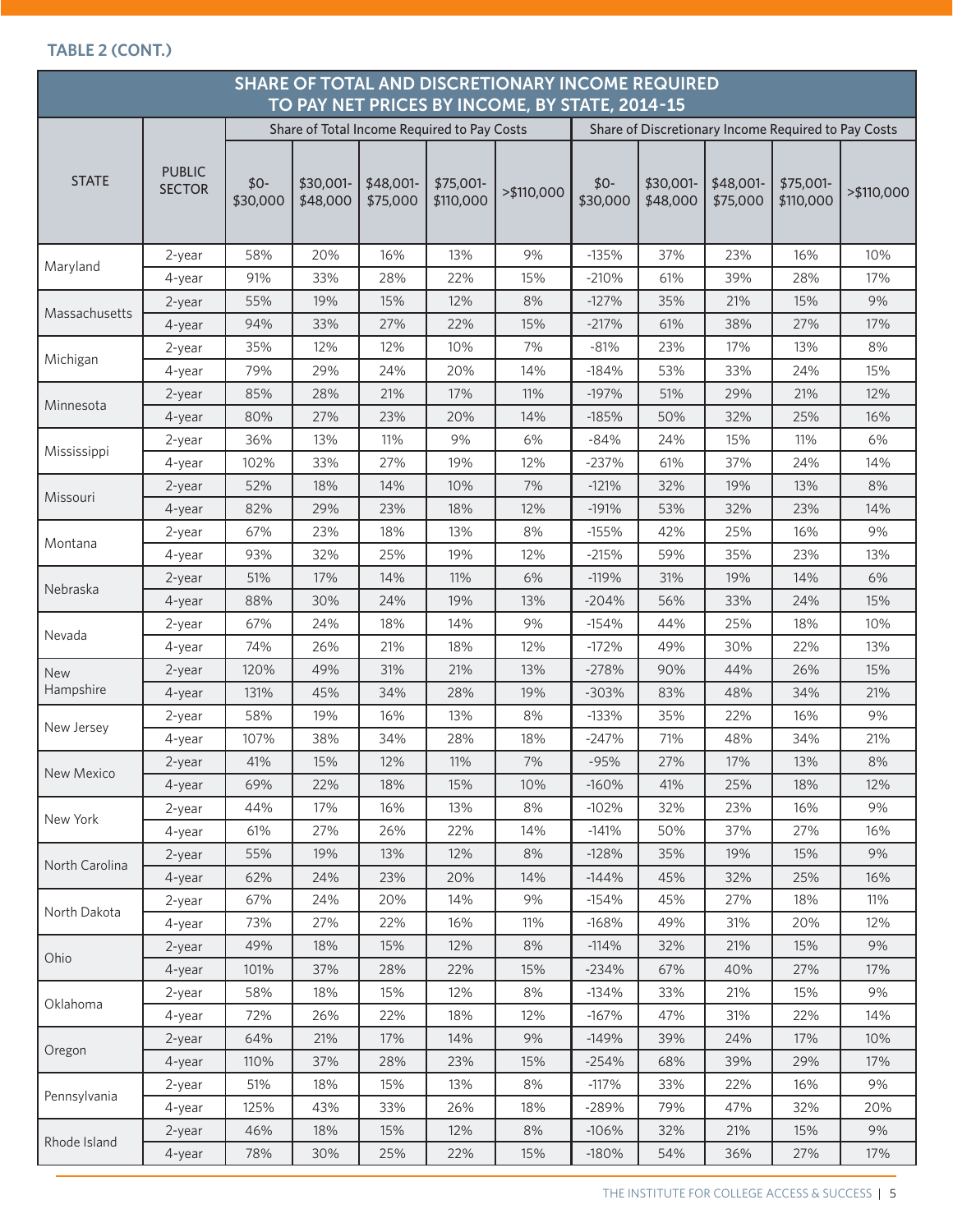## **TABLE 2 (CONT.)**

| TO PAY NET PRICES BY INCOME, BY STATE, 2014-15<br>Share of Total Income Required to Pay Costs<br>Share of Discretionary Income Required to Pay Costs |                                |                   |                       |                       |                        |             |                   |                       |                       |                        |            |
|------------------------------------------------------------------------------------------------------------------------------------------------------|--------------------------------|-------------------|-----------------------|-----------------------|------------------------|-------------|-------------------|-----------------------|-----------------------|------------------------|------------|
| <b>STATE</b>                                                                                                                                         | <b>PUBLIC</b><br><b>SECTOR</b> | $$0-$<br>\$30,000 | \$30,001-<br>\$48,000 | \$48,001-<br>\$75,000 | \$75,001-<br>\$110,000 | > \$110,000 | $$0-$<br>\$30,000 | \$30,001-<br>\$48,000 | \$48,001-<br>\$75,000 | \$75,001-<br>\$110,000 | >\$110,000 |
|                                                                                                                                                      | 2-year                         | 52%               | 17%                   | 13%                   | 11%                    | 7%          | $-119%$           | 32%                   | 19%                   | 13%                    | 8%         |
| South Carolina                                                                                                                                       | $4$ -year                      | 104%              | 37%                   | 28%                   | 21%                    | 14%         | $-242%$           | 67%                   | 39%                   | 26%                    | 16%        |
| South Dakota                                                                                                                                         | 2-year                         | 81%               | 27%                   | 22%                   | 16%                    | 10%         | $-187%$           | 50%                   | 30%                   | 20%                    | 12%        |
|                                                                                                                                                      | 4-year                         | 105%              | 39%                   | 31%                   | 23%                    | 14%         | $-243%$           | 72%                   | 43%                   | 28%                    | 16%        |
|                                                                                                                                                      | 2-year                         | 47%               | 17%                   | 15%                   | 12%                    | 8%          | $-108%$           | 31%                   | 21%                   | 15%                    | 9%         |
| Tennessee                                                                                                                                            | $4$ -year                      | 78%               | 31%                   | 27%                   | 19%                    | 13%         | $-181%$           | 57%                   | 37%                   | 24%                    | 14%        |
|                                                                                                                                                      | 2-year                         | 52%               | 17%                   | 14%                   | 12%                    | 8%          | $-120%$           | 31%                   | 20%                   | 15%                    | 9%         |
| Texas                                                                                                                                                | $4$ -year                      | 69%               | 25%                   | 23%                   | 20%                    | 14%         | $-160%$           | 45%                   | 32%                   | 25%                    | 16%        |
|                                                                                                                                                      | 2-year                         | 66%               | 20%                   | 14%                   | 9%                     |             | $-153%$           | 37%                   | 20%                   | 11%                    |            |
| Utah                                                                                                                                                 | $4$ -year                      | 82%               | 27%                   | 20%                   | 16%                    | 10%         | $-191%$           | 50%                   | 28%                   | 19%                    | 12%        |
|                                                                                                                                                      | $2$ -year                      | 80%               | 27%                   | 21%                   | 16%                    | 10%         | $-185%$           | 49%                   | 30%                   | 20%                    | 12%        |
| Vermont                                                                                                                                              | 4-year                         | 103%              | 35%                   | 28%                   | 22%                    | 16%         | $-238%$           | 65%                   | 39%                   | 27%                    | 18%        |
|                                                                                                                                                      | 2-year                         | 54%               | 18%                   | 14%                   | 13%                    | 8%          | $-125%$           | 33%                   | 20%                   | 16%                    | 10%        |
| Virginia                                                                                                                                             | 4-year                         | 104%              | 38%                   | 30%                   | 24%                    | 17%         | $-242%$           | 70%                   | 42%                   | 30%                    | 19%        |
|                                                                                                                                                      | $2$ -year                      | 47%               | 17%                   | 16%                   | 14%                    | 9%          | $-108%$           | 32%                   | 22%                   | 17%                    | 10%        |
| Washington                                                                                                                                           | 4-year                         | 66%               | 24%                   | 22%                   | 23%                    | 16%         | $-152%$           | 45%                   | 31%                   | 28%                    | 18%        |
|                                                                                                                                                      | 2-year                         | 51%               | 18%                   | 14%                   | 13%                    | 8%          | $-117%$           | 33%                   | 20%                   | 16%                    | 9%         |
| West Virginia                                                                                                                                        | 4-year                         | 63%               | 21%                   | 18%                   | 15%                    | 10%         | $-146%$           | 39%                   | 25%                   | 18%                    | 11%        |
|                                                                                                                                                      | 2-year                         | 66%               | 21%                   | 18%                   | 14%                    | 9%          | $-153%$           | 38%                   | 25%                   | 18%                    | 10%        |
| Wisconsin                                                                                                                                            | 4-year                         | 80%               | 30%                   | 25%                   | 20%                    | 13%         | $-185%$           | 55%                   | 35%                   | 25%                    | 15%        |
|                                                                                                                                                      | 2-year                         | 46%               | 16%                   | 13%                   | 12%                    | 7%          | $-106%$           | 29%                   | 19%                   | 14%                    | 8%         |
| Wyoming                                                                                                                                              | 4-year                         | 69%               | 19%                   | 19%                   | 17%                    | 11%         | $-160%$           | 35%                   | 27%                   | 20%                    | 12%        |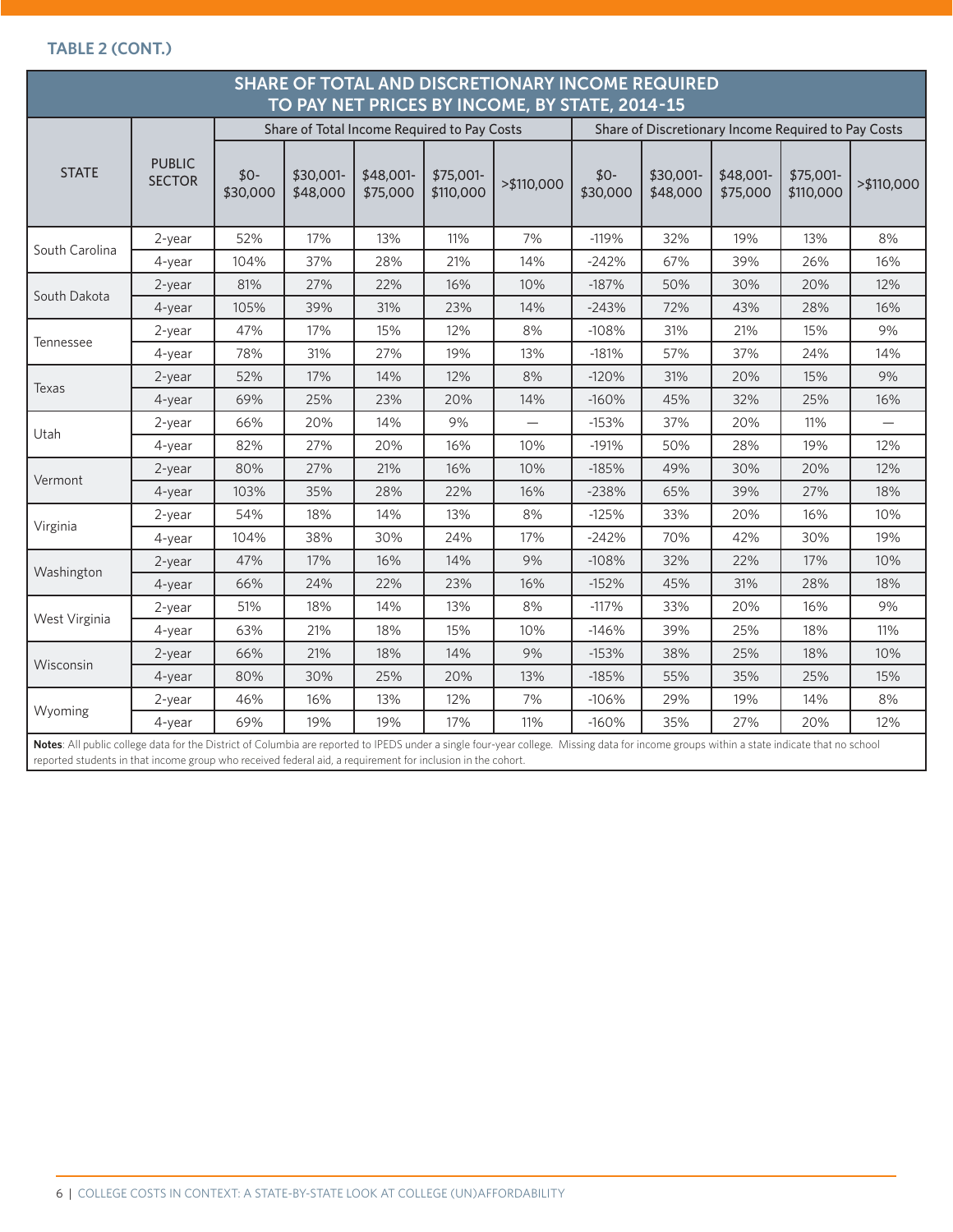#### **TABLE 3**

|                         |                                |                                    |                       |                       |                        |            | NET COLLEGE PRICES BY INCOME AND NUMBER OF WORK HOURS REQUIRED, BY STATE, 2014-15                                           |  |  |  |
|-------------------------|--------------------------------|------------------------------------|-----------------------|-----------------------|------------------------|------------|-----------------------------------------------------------------------------------------------------------------------------|--|--|--|
|                         |                                | 2014-15 Net Price by Family Income |                       |                       |                        |            |                                                                                                                             |  |  |  |
| <b>STATE</b>            | <b>PUBLIC</b><br><b>SECTOR</b> | $$0-$<br>\$30,000                  | \$30,001-<br>\$48,000 | \$48,001-<br>\$75,000 | \$75,001-<br>\$110,000 | >\$110,000 | Number of weekly work<br>hours required to earn the<br>net price for students with<br>family incomes of \$30,000<br>or less |  |  |  |
|                         | 2-year                         | \$5,656                            | \$6,544               | \$8,559               | \$10,188               | \$10,659   | 20                                                                                                                          |  |  |  |
| Alabama                 | 4-year                         | \$12,615                           | \$14,628              | \$17,807              | \$19,510               | \$20,960   | 45                                                                                                                          |  |  |  |
|                         | $2$ -year                      | \$7,039                            | \$7,697               |                       |                        |            | 21                                                                                                                          |  |  |  |
| Alaska                  | 4-year                         | \$7,498                            | \$8,351               | \$10,201              | \$12,805               | \$12,835   | 22                                                                                                                          |  |  |  |
| Arizona                 | 2-year                         | \$5,881                            | \$6,546               | \$8,532               | \$9,986                | \$10,024   | 19                                                                                                                          |  |  |  |
|                         | 4-year                         | \$9,865                            | \$11,295              | \$14,771              | \$17,498               | \$18,662   | 31                                                                                                                          |  |  |  |
| Arkansas                | 2-year                         | \$6,029                            | \$6,426               | \$8,297               | \$10,189               | \$11,531   | 21                                                                                                                          |  |  |  |
|                         | 4-year                         | \$9,649                            | \$10,712              | \$12,923              | \$14,834               | \$15,867   | 33                                                                                                                          |  |  |  |
| California              | 2-year                         | \$5,457                            | \$6,058               | \$8,222               | \$9,864                | \$12,216   | 16                                                                                                                          |  |  |  |
|                         | 4-year                         | \$6,655                            | \$8,183               | \$12,229              | \$18,111               | \$23,033   | 19                                                                                                                          |  |  |  |
| Colorado                | 2-year                         | \$8,244                            | \$8,852               | \$11,131              | \$13,805               | \$14,397   | 26                                                                                                                          |  |  |  |
|                         | 4-year                         | \$11,699                           | \$12,973              | \$16,508              | \$19,850               | \$22,300   | 36                                                                                                                          |  |  |  |
| Connecticut             | 2-year                         | \$5,766                            | \$6,028               | \$6,794               | \$9,209                | \$10,568   | 16                                                                                                                          |  |  |  |
|                         | 4-year                         | \$10,309                           | \$12,088              | \$15,218              | \$18,723               | \$21,768   | 29                                                                                                                          |  |  |  |
| Delaware                | 2-year                         | \$6,672                            | \$7,255               | \$8,457               | \$9,760                | \$9,862    | 21                                                                                                                          |  |  |  |
|                         | 4-year                         | \$13,507                           | \$11,205              | \$13,822              | \$17,895               | \$21,547   | 42                                                                                                                          |  |  |  |
| District of<br>Columbia | 4-year                         | \$17,589                           | \$18,219              | \$19,884              | \$22,847               | \$21,245   | 43                                                                                                                          |  |  |  |
|                         | 2-year                         | \$5,440                            | \$5,144               | \$7,695               | \$9,472                | \$9,382    | 17                                                                                                                          |  |  |  |
| Florida                 | 4-year                         | \$7,852                            | \$9,174               | \$11,913              | \$15,024               | \$16,738   | 25                                                                                                                          |  |  |  |
|                         | 2-year                         | \$4,611                            | \$5,688               | \$7,855               | \$10,307               | \$10,229   | 16                                                                                                                          |  |  |  |
| Georgia                 | 4-year                         | \$10,200                           | \$11,545              | \$14,202              | \$16,159               | \$16,812   | 36                                                                                                                          |  |  |  |
|                         | 2-year                         | \$4,641                            | \$4,594               | \$6,472               | \$8,776                | \$9,258    | 15                                                                                                                          |  |  |  |
| Hawaii                  | 4-year                         | \$7,561                            | \$9,005               | \$11,480              | \$15,340               | \$18,074   | 25                                                                                                                          |  |  |  |
| Idaho                   | 2-year                         | \$5,802                            | \$5,823               | \$7,661               | \$9,780                | \$10,081   | 21                                                                                                                          |  |  |  |
|                         | 4-year                         | \$12,454                           | \$13,090              | \$15,315              | \$17,555               | \$17,835   | 44                                                                                                                          |  |  |  |
| Illinois                | 2-year                         | \$6,404                            | \$6,333               | \$8,341               | \$9,912                | \$9,749    | 20                                                                                                                          |  |  |  |
|                         | 4-year                         | \$12,353                           | \$13,301              | \$17,461              | \$22,083               | \$24,350   | 38                                                                                                                          |  |  |  |
| Indiana                 | 2-year                         | \$5,652                            | \$6,513               | \$9,355               | \$11,755               | \$12,045   | 20                                                                                                                          |  |  |  |
|                         | 4-year                         | \$7,657                            | \$8,939               | \$13,704              | \$17,494               | \$19,427   | 27                                                                                                                          |  |  |  |
|                         | 2-year                         | \$7,914                            | \$8,471               | \$10,683              | \$12,660               | \$13,034   | 28                                                                                                                          |  |  |  |
| lowa                    | 4-year                         | \$8,937                            | \$10,601              | \$13,782              | \$16,419               | \$17,575   | 32                                                                                                                          |  |  |  |
| Kansas                  | 2-year                         | \$6,716                            | \$6,854               | \$8,932               | \$10,555               | \$10,987   | 24                                                                                                                          |  |  |  |
|                         | 4-year                         | \$12,877                           | \$12,520              | \$15,311              | \$17,881               | \$19,227   | 46                                                                                                                          |  |  |  |
| Kentucky                | 2-year                         | \$5,272                            | \$5,395               | \$7,326               | \$9,744                | \$10,095   | 19                                                                                                                          |  |  |  |
|                         | 4-year                         | \$9,896                            | \$10,542              | \$14,014              | \$16,396               | \$17,662   | 35                                                                                                                          |  |  |  |
| Louisiana               | 2-year                         | \$7,790                            | \$8,385               | \$9,790               | \$11,723               | \$11,531   | 28                                                                                                                          |  |  |  |
|                         | 4-year                         | \$8,074                            | \$9,361               | \$11,663              | \$13,500               | \$13,793   | 29                                                                                                                          |  |  |  |
| Maine                   | 2-year                         | \$8,154                            | \$8,802               | \$11,461              | \$13,497               | \$14,292   | 28                                                                                                                          |  |  |  |
|                         | 4-year                         | \$11,351                           | \$13,167              | \$15,615              | \$18,203               | \$20,470   | 39                                                                                                                          |  |  |  |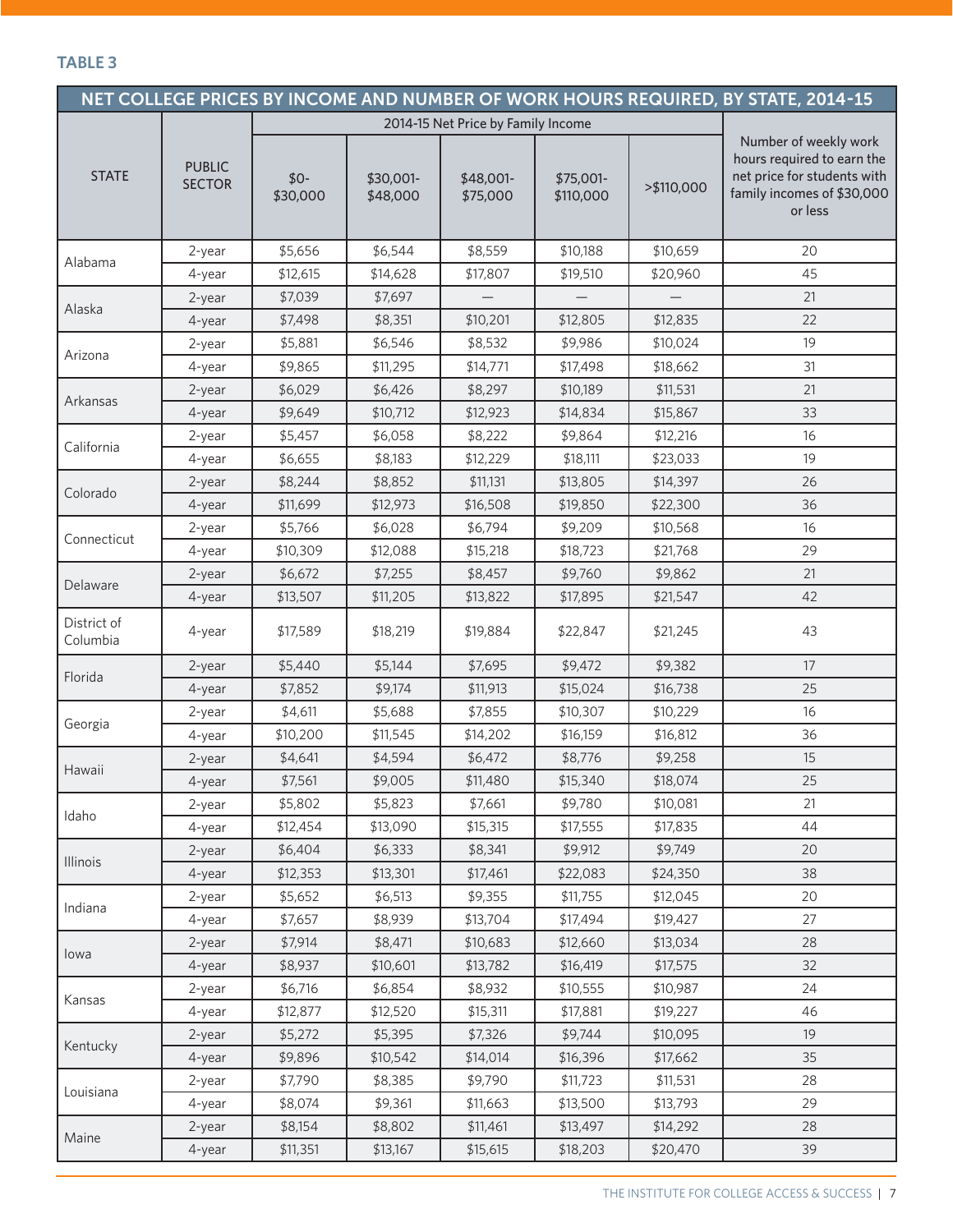### **TABLE 3 (CONT.)**

|                |                                |                   |                                    |                       |                        |            | NET COLLEGE PRICES BY INCOME AND NUMBER OF WORK HOURS REQUIRED, BY STATE, 2014-15                                           |
|----------------|--------------------------------|-------------------|------------------------------------|-----------------------|------------------------|------------|-----------------------------------------------------------------------------------------------------------------------------|
|                |                                |                   | 2014-15 Net Price by Family Income |                       |                        |            |                                                                                                                             |
| <b>STATE</b>   | <b>PUBLIC</b><br><b>SECTOR</b> | $$0-$<br>\$30,000 | \$30,001-<br>\$48,000              | \$48,001-<br>\$75,000 | \$75,001-<br>\$110,000 | >\$110,000 | Number of weekly work<br>hours required to earn the<br>net price for students with<br>family incomes of \$30,000<br>or less |
|                | 2-year                         | \$6,995           | \$7,652                            | \$9,789               | \$11,913               | \$12,073   | 22                                                                                                                          |
| Maryland       | 4-year                         | \$10,925          | \$12,490                           | \$16,448              | \$20,088               | \$12,752   | 34                                                                                                                          |
|                | 2-year                         | \$6,617           | \$7,181                            | \$8,841               | \$10,993               | \$11,564   | 19                                                                                                                          |
| Massachusetts  | 4-year                         | \$11,276          | \$12,536                           | \$16,053              | \$19,667               | \$22,051   | 32                                                                                                                          |
|                | 2-year                         | \$4,192           | \$4,702                            | \$7,223               | \$9,049                | \$9,533    | 13                                                                                                                          |
| Michigan       | 4-year                         | \$9,546           | \$10,917                           | \$14,216              | \$17,653               | \$19,551   | 30                                                                                                                          |
|                | 2-year                         | \$10,253          | \$10,487                           | \$12,394              | \$14,891               | \$15,334   | 29                                                                                                                          |
| Minnesota      | 4-year                         | \$9,634           | \$10,381                           | \$13,756              | \$18,325               | \$20,771   | 27                                                                                                                          |
| Mississippi    | 2-year                         | \$4,388           | \$4,926                            | \$6,578               | \$8,065                | \$8,184    | 16                                                                                                                          |
|                | 4-year                         | \$12,326          | \$12,446                           | \$15,857              | \$17,097               | \$17,645   | 44                                                                                                                          |
| Missouri       | 2-year                         | \$6,313           | \$6,682                            | \$8,097               | \$9,306                | \$9,565    | 21                                                                                                                          |
|                | 4-year                         | \$9,918           | \$10,999                           | \$13,792              | \$16,478               | \$17,906   | 33                                                                                                                          |
| Montana        | 2-year                         | \$8,052           | \$8,648                            | \$10,667              | \$11,852               | \$11,489   | 26                                                                                                                          |
|                | 4-year                         | \$11,182          | \$12,159                           | \$14,866              | \$16,575               | \$16,695   | 36                                                                                                                          |
| Nebraska       | 2-year                         | \$6,178           | \$6,342                            | \$8,254               | \$10,281               | \$8,209    | 20                                                                                                                          |
|                | 4-year                         | \$10,591          | \$11,436                           | \$14,145              | \$17,362               | \$18,643   | 34                                                                                                                          |
| Nevada         | 2-year                         | \$8,029           | \$8,957                            | \$10,515              | \$12,702               | \$12,702   | 25                                                                                                                          |
|                | 4-year                         | \$8,956           | \$10,003                           | \$12,666              | \$15,719               | \$16,567   | 28                                                                                                                          |
| <b>New</b>     | 2-year                         | \$14,457          | \$18,520                           | \$18,740              | \$18,485               | \$19,230   | 51                                                                                                                          |
| Hampshire      | 4-year                         | \$15,782          | \$17,156                           | \$20,464              | \$24,877               | \$27,044   | 56                                                                                                                          |
| New Jersey     | 2-year                         | \$6,930           | \$7,167                            | \$9,402               | \$11,450               | \$11,674   | 21                                                                                                                          |
|                | 4-year                         | \$12,830          | \$14,518                           | \$20,571              | \$24,636               | \$25,956   | 39                                                                                                                          |
| New Mexico     | 2-year                         | \$4,955           | \$5,564                            | \$7,291               | \$9,422                | \$10,710   | 17                                                                                                                          |
|                | 4-year                         | \$8,345           | \$8,341                            | \$10,602              | \$13,229               | \$14,865   | 29                                                                                                                          |
| New York       | 2-year                         | \$5,300           | \$6,575                            | \$9,696               | \$11,369               | \$11,709   | 16                                                                                                                          |
|                | 4-year                         | \$7,347           | \$10,233                           | \$15,636              | \$19,311               | \$20,624   | 22                                                                                                                          |
| North Carolina | 2-year                         | \$6,657           | \$7,263                            | \$7,991               | \$10,735               | \$11,873   | 24                                                                                                                          |
|                | 4-year                         | \$7,508           | \$9,225                            | \$13,581              | \$17,820               | \$19,847   | 27                                                                                                                          |
| North Dakota   | 2-year                         | \$8,006           | \$9,172                            | \$11,655              | \$12,868               | \$13,639   | 28                                                                                                                          |
|                | 4-year                         | \$8,736           | \$10,036                           | \$13,198              | \$14,697               | \$15,708   | 31                                                                                                                          |
| Ohio           | 2-year                         | \$5,925           | \$6,623                            | \$9,067               | \$10,861               | \$11,788   | 19                                                                                                                          |
|                | 4-year                         | \$12,176          | \$13,861                           | \$16,974              | \$19,378               | \$21,104   | 39                                                                                                                          |
| Oklahoma       | 2-year                         | \$6,952           | \$6,863                            | \$8,966               | \$11,168               | \$11,657   | 25                                                                                                                          |
|                | 4-year                         | \$8,683           | \$9,693                            | \$13,017              | \$15,711               | \$17,670   | 31                                                                                                                          |
| Oregon         | 2-year                         | \$7,729           | \$8,071                            | \$10,068              | \$12,221               | \$12,507   | 21                                                                                                                          |
|                | 4-year                         | \$13,222          | \$13,923                           | \$16,608              | \$20,660               | \$21,534   | 37                                                                                                                          |
| Pennsylvania   | 2-year                         | \$6,078           | \$6,837                            | \$9,212               | \$11,282               | \$11,983   | 21                                                                                                                          |
|                | 4-year                         | \$15,017          | \$16,321                           | \$19,835              | \$23,381               | \$25,593   | 53                                                                                                                          |
| Rhode Island   | 2-year                         | \$5,489           | \$6,625                            | \$8,780               | \$10,517               | \$10,840   | 16                                                                                                                          |
|                | 4-year                         | \$9,346           | \$11,191                           | \$15,128              | \$19,308               | \$21,946   | 27                                                                                                                          |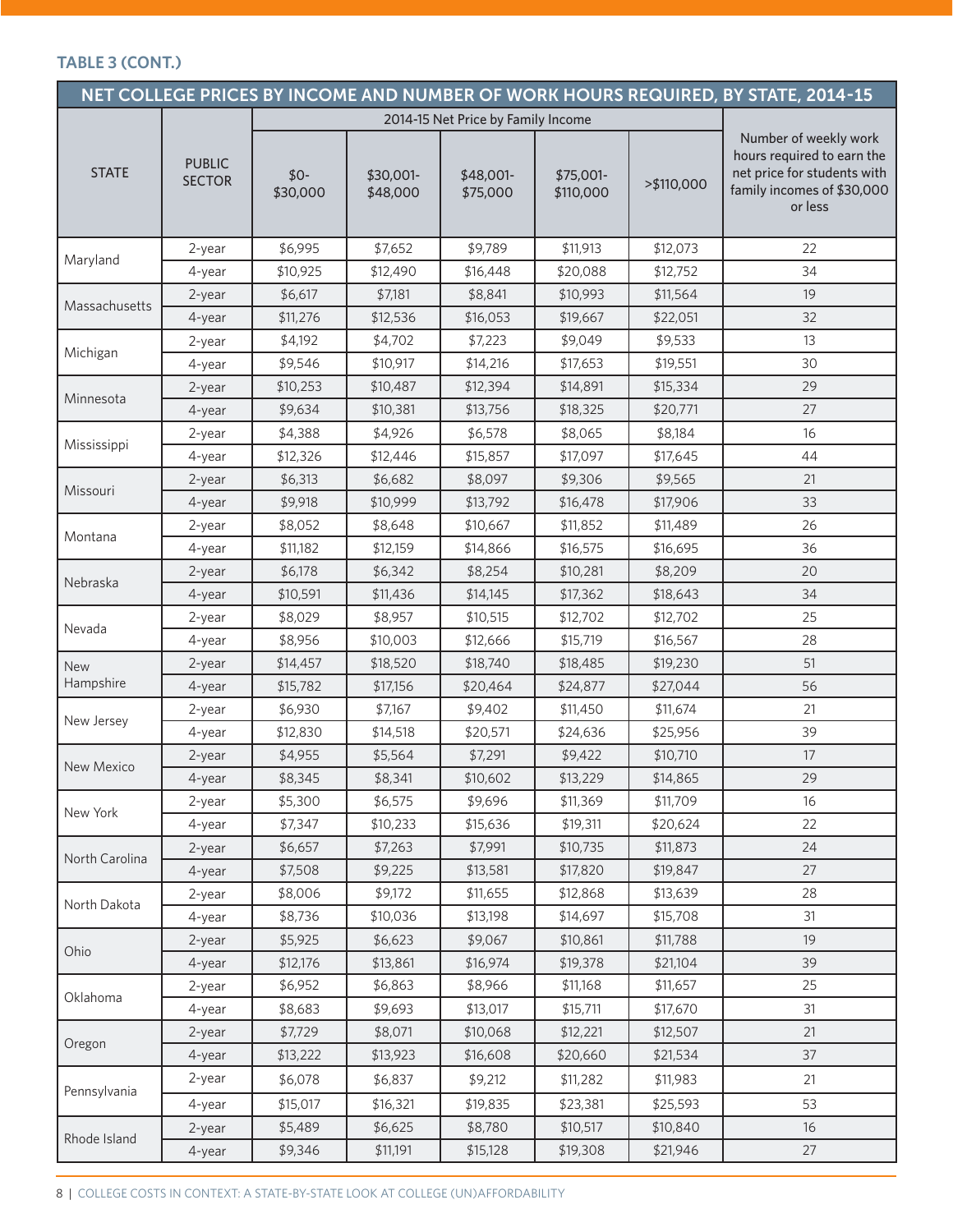#### **TABLE 3 (CONT.)**

| NET COLLEGE PRICES BY INCOME AND NUMBER OF WORK HOURS REQUIRED, BY STATE, 2014-15 |                                |                   |                       |                                    |                        |            |                                                                                                                                                                                                                                                                                                                                                            |  |  |  |
|-----------------------------------------------------------------------------------|--------------------------------|-------------------|-----------------------|------------------------------------|------------------------|------------|------------------------------------------------------------------------------------------------------------------------------------------------------------------------------------------------------------------------------------------------------------------------------------------------------------------------------------------------------------|--|--|--|
|                                                                                   |                                |                   |                       | 2014-15 Net Price by Family Income |                        |            |                                                                                                                                                                                                                                                                                                                                                            |  |  |  |
| <b>STATE</b>                                                                      | <b>PUBLIC</b><br><b>SECTOR</b> | $$0-$<br>\$30,000 | \$30,001-<br>\$48,000 | \$48,001-<br>\$75,000              | \$75,001-<br>\$110,000 | >\$110,000 | Number of weekly work<br>hours required to earn the<br>net price for students with<br>family incomes of \$30,000<br>or less                                                                                                                                                                                                                                |  |  |  |
|                                                                                   | 2-year                         | \$6,198           | \$6,491               | \$7,920                            | \$9,641                | \$9,977    | 22                                                                                                                                                                                                                                                                                                                                                         |  |  |  |
| South Carolina                                                                    | 4-year                         | \$12,574          | \$13,857              | \$16,622                           | \$18,597               | \$20,008   | 44                                                                                                                                                                                                                                                                                                                                                         |  |  |  |
|                                                                                   | 2-year                         | \$9,741           | \$10,342              | \$12,951                           | \$14,463               | \$14,570   | 29                                                                                                                                                                                                                                                                                                                                                         |  |  |  |
| South Dakota                                                                      | 4-year                         | \$12,644          | \$14,873              | \$18,281                           | \$20,214               | \$20,621   | 38                                                                                                                                                                                                                                                                                                                                                         |  |  |  |
|                                                                                   | 2-year                         | \$5,603           | \$6,363               | \$8,719                            | \$10,905               | \$11,159   | 20                                                                                                                                                                                                                                                                                                                                                         |  |  |  |
| Tennessee                                                                         | 4-year                         | \$9,393           | \$11,638              | \$15,893                           | \$17,339               | \$18,125   | 33                                                                                                                                                                                                                                                                                                                                                         |  |  |  |
|                                                                                   | 2-year                         | \$6,262           | \$6,379               | \$8,612                            | \$10,773               | \$11,550   | 22                                                                                                                                                                                                                                                                                                                                                         |  |  |  |
| Texas                                                                             | $4$ -year                      | \$8,335           | \$9,327               | \$13,598                           | \$18,198               | \$20,042   | 29                                                                                                                                                                                                                                                                                                                                                         |  |  |  |
|                                                                                   | 2-year                         | \$7,934           | \$7,524               | \$8,523                            | \$8,272                |            | 28                                                                                                                                                                                                                                                                                                                                                         |  |  |  |
| Utah                                                                              | 4-year                         | \$9,928           | \$10,341              | \$12,028                           | \$14,053               | \$14,682   | 35                                                                                                                                                                                                                                                                                                                                                         |  |  |  |
| Vermont                                                                           | 2-year                         | \$9,646           | \$10,060              | \$12,668                           | \$14,464               | \$14,987   | 27                                                                                                                                                                                                                                                                                                                                                         |  |  |  |
|                                                                                   | 4-year                         | \$12,391          | \$13,414              | \$16,444                           | \$19,283               | \$22,556   | 35                                                                                                                                                                                                                                                                                                                                                         |  |  |  |
|                                                                                   | 2-year                         | \$6,510           | \$6,874               | \$8,489                            | \$11,278               | \$12,189   | 23                                                                                                                                                                                                                                                                                                                                                         |  |  |  |
| Virginia                                                                          | 4-year                         | \$12,570          | \$14,301              | \$17,855                           | \$21,528               | \$23,849   | 44                                                                                                                                                                                                                                                                                                                                                         |  |  |  |
|                                                                                   | 2-year                         | \$5,596           | \$6,572               | \$9,321                            | \$12,283               | \$12,912   | 15                                                                                                                                                                                                                                                                                                                                                         |  |  |  |
| Washington                                                                        | 4-year                         | \$7,894           | \$9,174               | \$13,262                           | \$20,164               | \$22,888   | 21                                                                                                                                                                                                                                                                                                                                                         |  |  |  |
|                                                                                   | 2-year                         | \$6.106           | \$6,853               | \$8,357                            | \$11,261               | \$11,575   | 20                                                                                                                                                                                                                                                                                                                                                         |  |  |  |
| West Virginia                                                                     | 4-year                         | \$7,572           | \$7,964               | \$10,561                           | \$13,055               | \$13,764   | 24                                                                                                                                                                                                                                                                                                                                                         |  |  |  |
|                                                                                   | 2-year                         | \$7,969           | \$7,846               | \$10,749                           | \$12,799               | \$13,085   | 28                                                                                                                                                                                                                                                                                                                                                         |  |  |  |
| Wisconsin                                                                         | 4-year                         | \$9,602           | \$11,214              | \$15,053                           | \$18,029               | \$19,149   | 34                                                                                                                                                                                                                                                                                                                                                         |  |  |  |
|                                                                                   | 2-year                         | \$5,515           | \$5,910               | \$7,964                            | \$10,450               | \$10,469   | 20                                                                                                                                                                                                                                                                                                                                                         |  |  |  |
| Wyoming                                                                           | 4-year                         | \$8,309           | \$7,231               | \$11,280                           | \$14,769               | \$15,319   | 29                                                                                                                                                                                                                                                                                                                                                         |  |  |  |
|                                                                                   |                                |                   |                       |                                    |                        |            | Notes: Assumes 39 weeks of work at state's minimum wage. All public college data for the District of Columbia are reported to IPEDS under a single four-year college. Missing<br>data for income groups within a state indicate that no school reported students in that income group who received federal aid, a requirement for inclusion in the cohort. |  |  |  |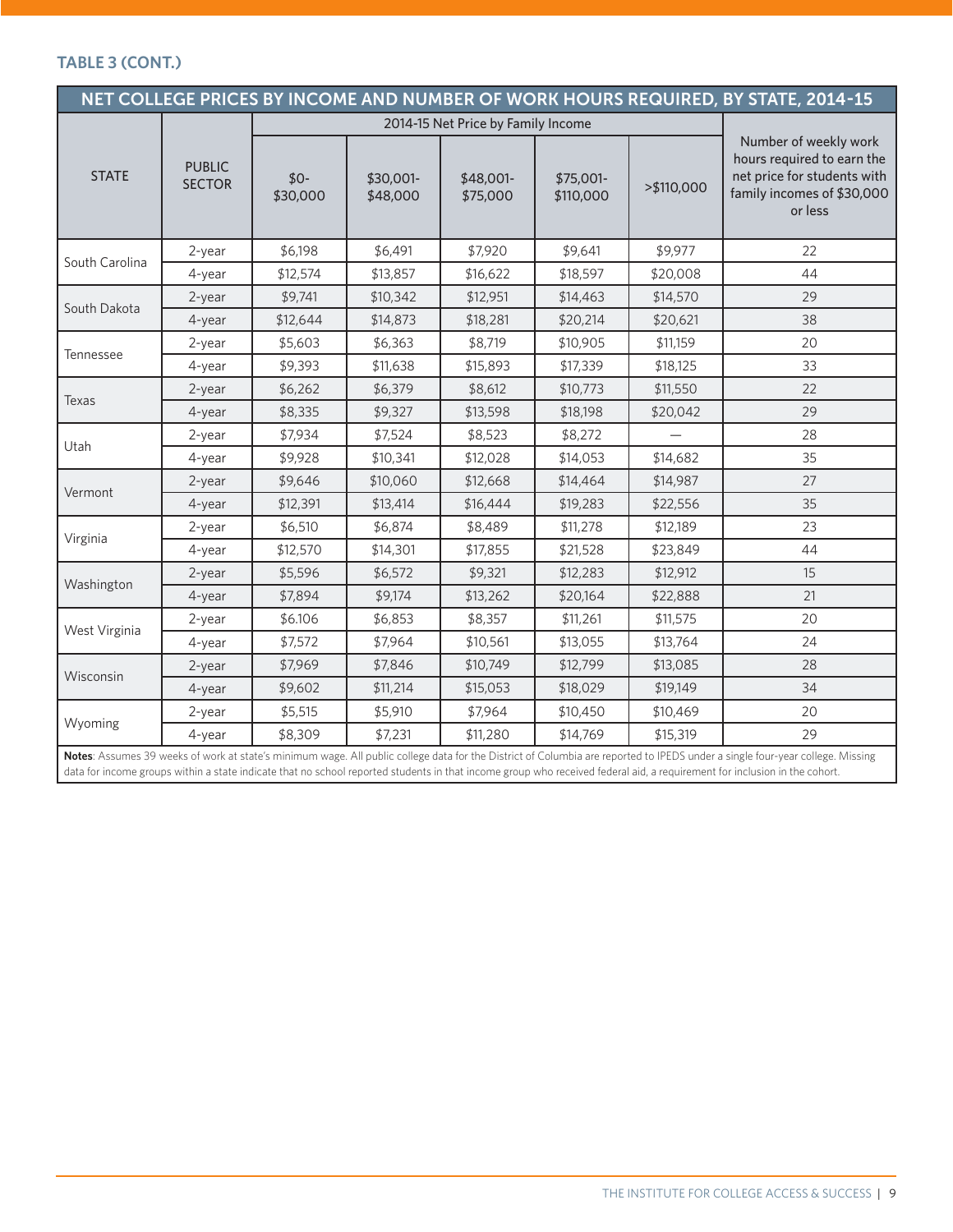#### **STRENGTHENING AFFORDABILITY: POLICY RECOMMENDATIONS**

**Focus Where the Problems Are Most Severe.** While few families find it easy to pay for college, there is a stark difference between the shares of income expected from families with incomes above \$110,000 and those in the \$0-30,000 and \$30,001-\$48,000 ranges. To tackle college affordability equitably, policymakers should begin by focusing attention and investments on the students for whom college is least affordable.

- *• Increase Federal Pell Grants.* Federal Pell Grants make college possible for millions of Americans each year. However, the maximum award currently covers the smallest share of college costs in more than 40 years, and Pell Grant recipients – the vast majority of whom have family incomes of \$40,000 or less – are more than twice as likely as other students to have student loans.<sup>3</sup> Raising the maximum award to cover a greater share of college costs, and increasing the award annually in line with inflation will reduce these students' need to borrow and help bring college within reach for lower income students.
- *• Increase and Improve State Grant Aid.* Many state grant aid programs allocate some or all awards based on academic merit rather than financial need. In 2014-15, 24 percent of state grant aid dollars were awarded to undergraduate students without regard to their financial circumstances.<sup>4</sup> Further, early application deadlines, age restrictions, awarding grants on a first-come, first-served basis, or prohibiting grants from being spent on non-tuition costs can effectively keep low-income students from benefiting from available aid as much as others. Virtually all state grant programs rely upon a combination of deadlines, age limits, and merit requirements to ration available dollars, and these programs should be evaluated carefully to ensure that aid is distributed equitably and that the state's lowest-income students are not effectively shut out by these criteria.

## **Promote State Investment in Higher Education.** To

help increase affordability at public colleges more generally, we recommend making a significant new federal investment contingent on states' investing in public higher education. Three in four undergraduates (76%) attend public colleges, where average state funding per student remains 17 percent lower than before the recession.<sup>5</sup> Congress should create a new federal/state partnership aimed at maintaining or lowering the net price of public college for low- and moderate-income students. By including a strong maintenance-of-effort provision, Congress can ensure that new federal dollars sent to states supplement, rather than supplant, state and other forms of higher education funding and financial aid.

<sup>&</sup>lt;sup>3</sup> TICAS, 2017, "Pell Grants Help Keep College Affordable for Millions of Americans," http://ticas.org/sites/default/files/pub\_files/overall\_pell\_

one-pager.pdf.<br><sup>4</sup> National Association of State Student Grant and Aid Programs (NASS-GAP). 2016. 46th Annual Survey Report on State-Sponsored Student [Financial Aid: 2014-15 Academic Year. http://www.nassgap.org/survey/](http://www.nassgap.org/survey/NASSGAP_Report_14-15_final.pdf) NASSGAP\_Report\_14-15\_final.pdf.

<sup>&</sup>lt;sup>5</sup> State Higher Education Executive Officers (SHEEO). 2017. State Higher Education Finance: FY2016. [http://sheeo.org/sites/default/files/SHEEO\\_](http://sheeo.org/sites/default/files/SHEEO_SHEF_2016_Report.pdf) SHEF\_2016\_Report.pdf.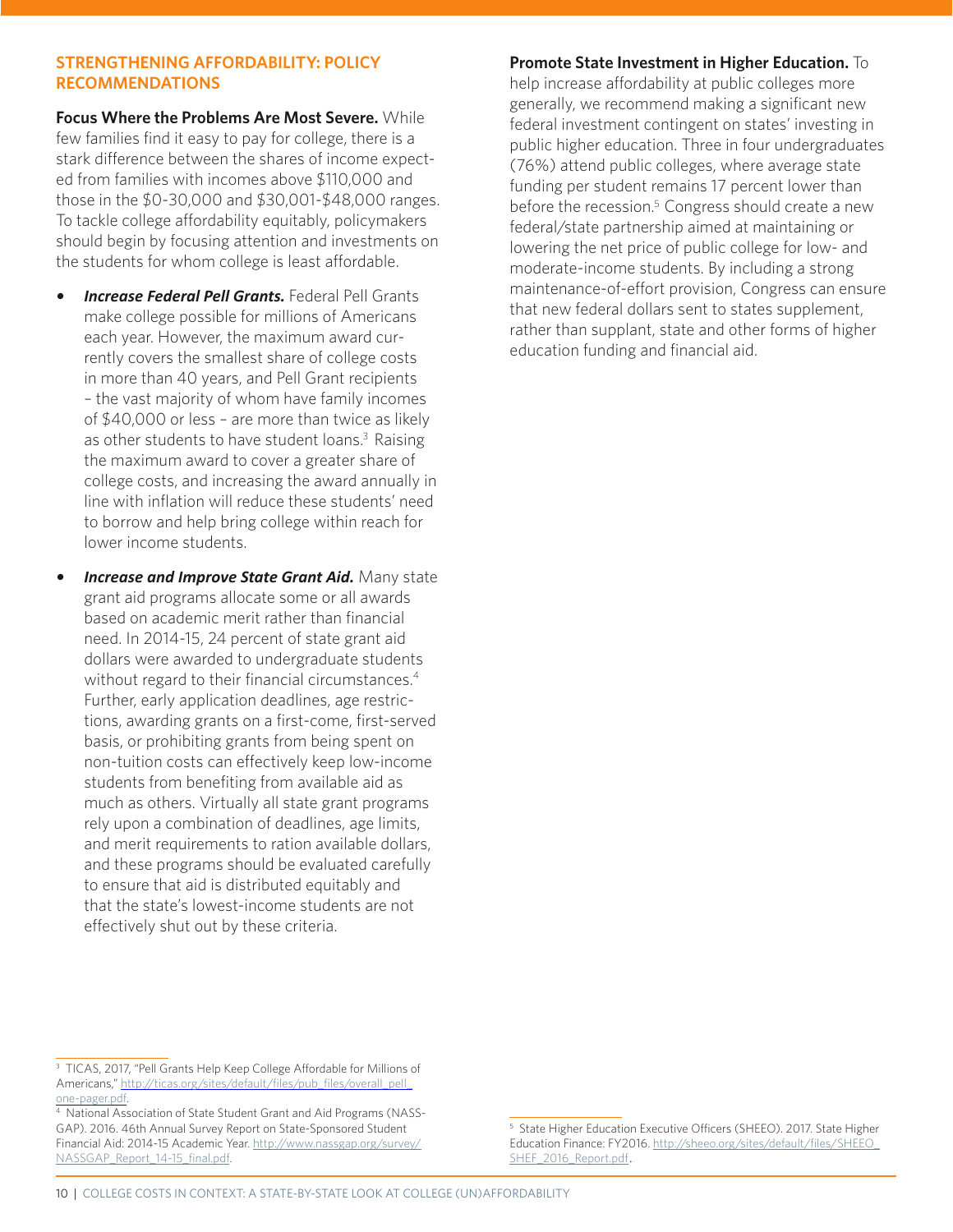#### **METHODOLOGY**

#### 2014-15 net price

• 2014-15 net price figures represent average weighted net prices for first-time, full-time, in-district/in-state Title IV aid recipients reported by colleges to the U.S. Department of Education's Integrated Postsecondary Education Data System (IPEDS).

#### Share of total income required to pay the cost of college

Share of total income required to pay the cost of college is calculated as [net price for income level/income level]. The income levels used in these calculations are the median total income figures for Title IV recipients within each income range, as estimated using the National Postsecondary Student Aid Study (NPSAS) for college students in 2011-12. Median income levels for each income group are as follows: \$0-30k: \$12,034; \$30-40k: \$37,806; \$48-75k: \$59,734; \$75-110k: \$89,472; >\$110k: \$143,573.

#### Share of discretionary income required to pay the cost of college

- Discretionary income is calculated as [income level 150% \* poverty level for a household of 1 in given year]. Income for net price figures (and Title IV eligibility) is for the calendar year prior to a given award year (2013 for the 2014-15 award year). Discretionary income for Alaska and Hawaii use their state specific poverty guidelines. Source for poverty level in 2013 (U.S. [Department of Health & Human Services\):](https://aspe.hhs.gov/2013-poverty-guidelines) https://aspe. hhs.gov/2013-poverty-guidelines.
- Share of discretionary income required for net price is calculated as [net price for income level / discretionary income for income level]. The underlying income levels used in these calculations are the same as those described above. Calculated shares for a given income level are conservative estimates and would be higher for households with more than one member since they have less discretionary income available.

#### Work hours required to pay the cost of college

• Work hours are calculated for each state and sector using 2015 state minimum wages. The federal minimum wage is used where a state's minimum wage is unavailable or below the federal minimum wage. Hours are calculated assuming 39 weeks of work during a nine month academic school year. Source for state minimum wages: [https://www.dol.gov/whd/state/stateMin-](https://www.dol.gov/whd/state/stateMinWageHis.htm)WageHis.htm.

This report was researched and written by Debbie Cochrane and Lindsay Ahlman. Lauren Asher made significant contributions, and it was designed by Shannon Serrato. We are grateful to all the foundation partners and individual donors whose support makes TICAS' work possible, and to the Bill & Melinda Gates Foundation and Lumina Foundation for their particular support of this project. The views expressed in this paper are solely those of TICAS and do not necessarily reflect the views of our funders.